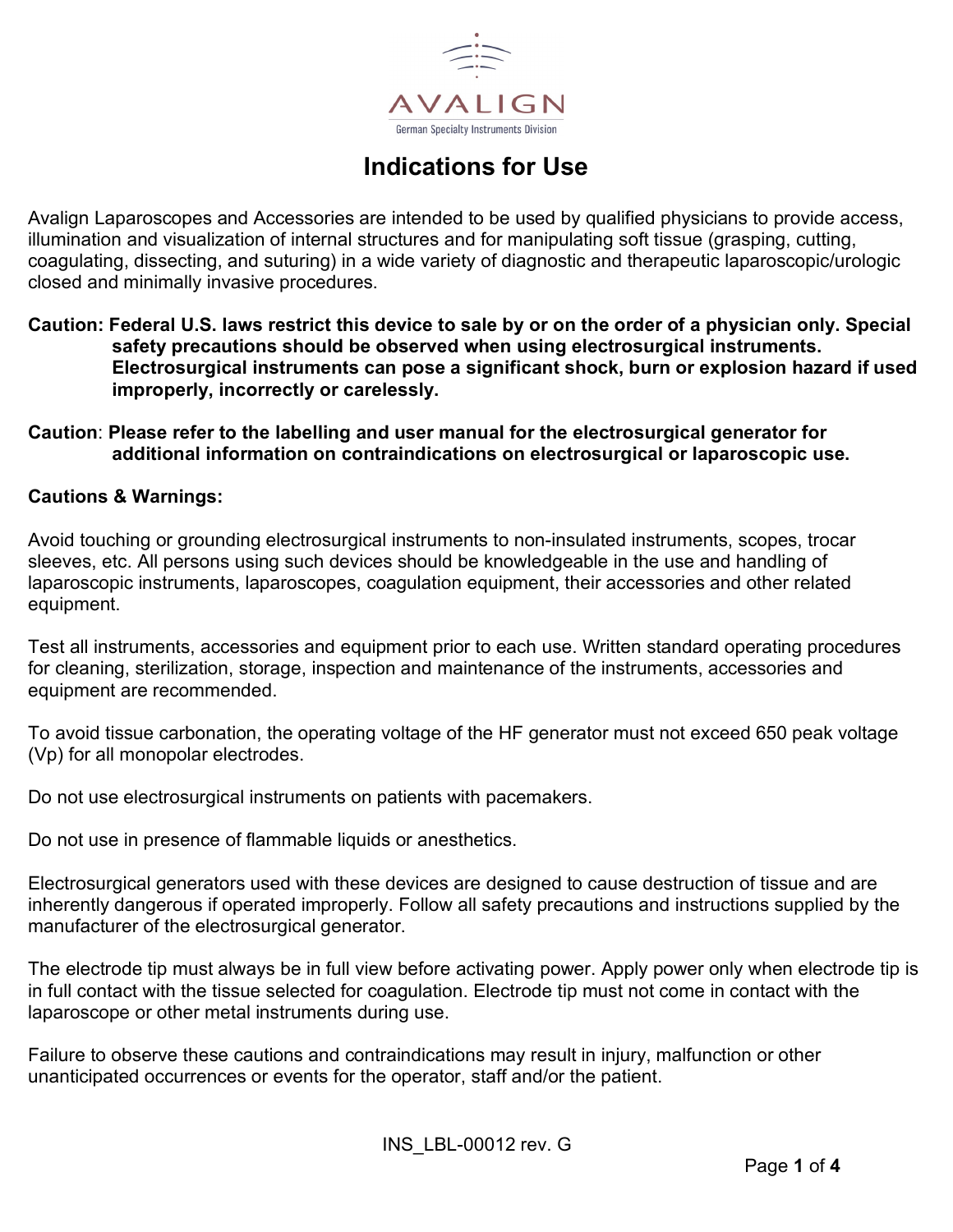

**Contraindications** to endoscopic procedures, not necessarily monopolar coagulation include; Not intended for contraceptive coagulation of the fallopian tube but may be used to achieve hemostasis following transection of the tube.

As identified in the Manual of Endoscopy available from the American Association of Gynecologic Laparoscopists: The presence of large pelvic or pelvic-abdominal masses, hypovolemic shock and severe cardiac decompensation. Also, intestinal obstruction and marked bowel distention, increase of possibility of pelvic and abdominal adhesions. A significantly elevated diaphragm contra-indicates the use of insufflation which may be necessary for proper surgical visualization and may increase the chance of inadvertent bowel injury. Pelvic abscess, chronic pulmonary disease, diaphragmatic hernia, obesity, and septic peritonitis may exclude some patients from surgical consideration depending on severity of these conditions.

# **Decontamination / Cleaning / Sterilization**

#### **NOTE: BUTTON ELECTRODES, SPATULA ELECTRODES, HOOK ELECTRODES AND NEEDLE ELECTRODES CANNOT BE DISASSEMBLED FOR CLEANING.**

**Initial use of new instruments:** Every instrument must be cleaned and sterilized before it is used for the first time. These instruments were developed for sterilization by autoclave.

### **Limits on Reprocessing**

The useful life of monopolar electrodes is  $\leq$  50 cycles and  $\leq$  2 years.

**Inspection and functional check:** It is very important to carefully examine each surgical instrument/scope for breaks, cracks or malfunction before use. It is especially essential to check areas such as blades, points, ends, stops and snaps as well as all movable parts. Do not use damaged instruments. Never attempt to make repairs yourself. Service and repairs should be referred to trained qualified persons only.

**Cleaning and Maintenance:** Every surgical instrument should be disinfected and thoroughly cleaned after each use. Proper cleaning, inspection and maintenance will help ensure correct function of the surgical instrument. Clean, inspect and test each instrument carefully. Sterilize all instruments before surgery. A good cleaning and maintenance procedure will extend the useful life of the instrument.

Special attention must be paid to slots, stops, ends, hollow tubes and other highly inaccessible areas. Check insulation, cables and connectors for cuts, voids, cracks, tears, abrasions, etc.

Do not use damaged instruments. Cleaning and rinsing must take place immediately after each use for best results. Failure to clean promptly may result in adherent particles or dried secretions that may resist cleaning and complicate or resist future sterilization.

### **Tools and Accessories:**

| Water | Cold Tap Water $(<20^{\circ}C/68^{\circ}F)$<br>Warm Water (38°-49°C/ 100°-120°F)<br>Hot Tap Water ( $>$ 40°C/ 104°F)<br>Deionized (DI) or Reverse Osmosis (RO) Water (ambient) |
|-------|--------------------------------------------------------------------------------------------------------------------------------------------------------------------------------|
|       | Cleaning Agents   Neutral Enzymatic Detergent pH 6.0-8.0 i.e. MetriZyme, EndoZime, Enzol                                                                                       |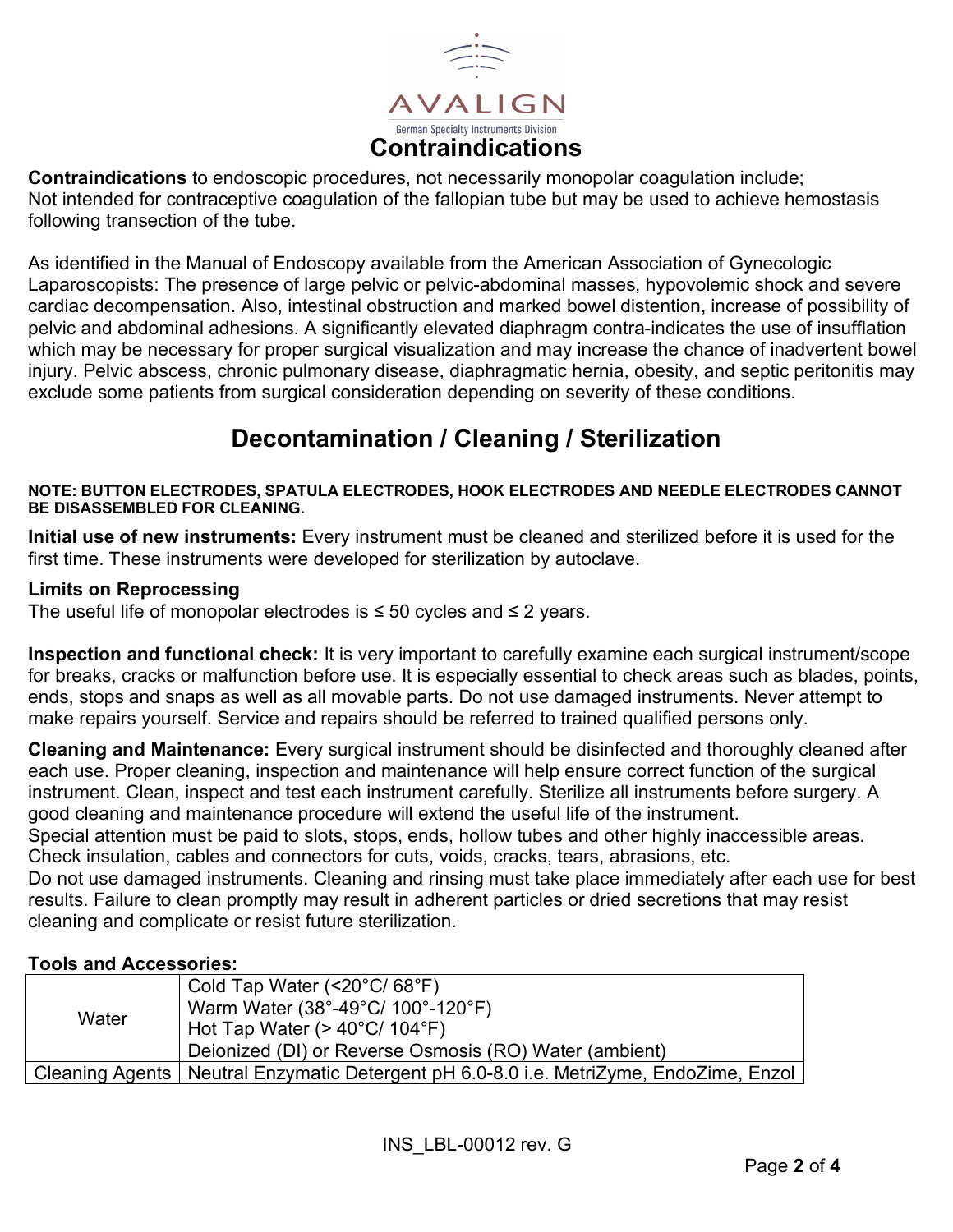

|             | German Specialty Instruments Division                              |  |  |  |  |
|-------------|--------------------------------------------------------------------|--|--|--|--|
| Accessories | Assorted Sizes of Brushes and/or Pipe Cleaners with Nylon Bristles |  |  |  |  |
|             | Sterile Syringes or equivalent                                     |  |  |  |  |
|             | Absorbent, Low Line Disposable Cloths or equivalent                |  |  |  |  |
|             | <b>Soaking Pans</b>                                                |  |  |  |  |
| Equipment   | <b>Medical Compressed Air</b>                                      |  |  |  |  |
|             | Ultrasonic Cleaner (Sonicator)                                     |  |  |  |  |
|             | <b>Automated Washer</b>                                            |  |  |  |  |

### **Point of Use and Containment:**

- 1. Follow health care facility point of use practices. Keep devices moist after use to prevent soil from drying and removed excess soil and debris from all surfaces, crevices, sliding mechanisms, hinged joints, and all other hard-to-clean design features
- 2. Follow universal precautions and contain devices in closed or covered containers for transport to central supply.
- 3. All devices must be cleaned in the completely open and disassembled (i.e. taken apart) configuration.

#### **Manual Cleaning:**

- 4. Prepare neutral pH enzymatic detergent per vendor's directions. Enzol® enzymatic detergent is recommended at a preparation of 1 oz./gallon using lukewarm water.
- 5. Fully immerse device in the prepared detergent per labeling instructions. Allow device to soak for a minimum of 5 minutes.
- 6. Actuate all movable parts during the soak time to allow complete penetration of detergent to hard to reach areas.
- 7. Scrub the device, using a soft bristled brush (may also include a syringe and pipe cleaner), paying particular attention to movable parts, crevices, and other hard to reach areas until all visible soil has been removed.
	- a. For lumen devices, flush internal lumens with detergent using an appropriately sized syringe at least 7 times with a minimum of 15mL of detergent. If available, use flush ports for flushing.
- 8. Rinse the device with warm water.
- 9. Place the device into a bath of warm water and allow device to soak for a minimum of 3 minutes. Actuate all moveable parts during the entire soak time.
- 10. Prepare neutral pH enzymatic detergent in the sonicator (as per vendor directions) and sonicate the instruments for a minimum of 10 minutes. Note: Enzyme solution shall be changed when it becomes grossly contaminated (bloody and/or turbid).
- 11. Rinse all surfaces and crevices in running reverse osmosis or deionized (RO/DI) water for a minimum of 3 minutes to remove any residual detergent or debris.
	- a. For lumen devices, flush internal lumens a minimum of 3 times with RO/DI water (minimum of 15 mL) using an appropriately sized syringe. If available, use flush ports for flushing.
- 12. Dry the instrument with a clean, soft cloth. Filtered, compressed air may be used to aid drying.
- 13. Visually examine each instrument for cleanliness. If visible soil remains, repeat cleaning procedure.

#### **Automated Cleaning:**

Note: All devices must be manually pre-cleaned prior to any automated cleaning process, follow steps 1-9. Steps 10-13 are optional but advised.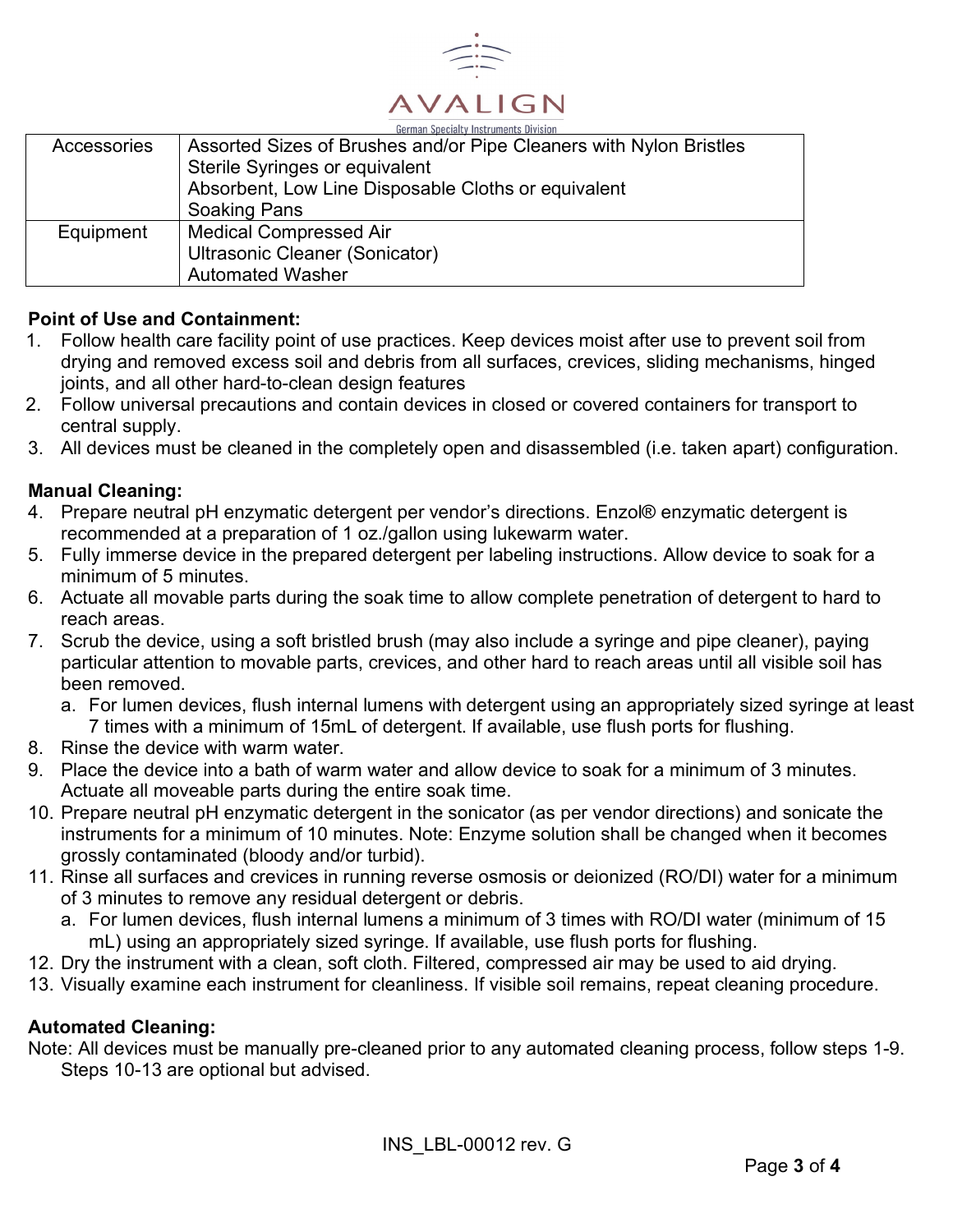

## **Decontamination / Cleaning / Sterilization (continued)**

14. Clean devices within a washer/disinfector utilizing the equipment and detergent manufacturers' instructions per the below minimum parameters.

| Phase                        | Time (minutes) | Temperature           | Detergent Type & Concentration |
|------------------------------|----------------|-----------------------|--------------------------------|
| Pre-wash 1                   | 02:00          | <b>Cold Tap Water</b> | N/A                            |
| Enzyme Wash                  | 02:00          | Hot Tap Water         | <b>Enzyme Detergent</b>        |
| Rinse 1                      | 01:00          | Hot Tap Water         | N/A                            |
| Purified Water Rinse   00:10 |                | 146-150°F/ 63-66°C    | N/A                            |
| <b>Drying</b>                | 15:00          | 194°F/90°C            | N/A                            |

15. Dry excess moisture using an absorbent cloth. Dry any internal areas with filtered, compressed air.

16. Visually examine each instrument for cleanliness. If visible soil remains, repeat cleaning procedure.

**Storage and Sterilization:** Instruments must be stored in a clean, dry, moisture free area. The instruments should be stored individually in their shipping carton or in a protective tray with partitions. Protect tips with cloth, gauze or tubing if stored in drawers.

Thoroughly clean instruments of all debris, tissue and foreign matter prior to sterilization. Follow the sterilizer manufacturer's instructions for operation and loading of steam autoclaves. There must be direct steam exposure to all surfaces of the instruments being sterilized including the internal surface and tubes channels. Allow instrument to air cool to room temperature before use.

### **Standard Sterilization Method:**

Steam sterilize using the parameters listed in the table below. Other time and temperature cycles may also be used; however, user must validate any deviation from the recommended time and temperature. (Note: Contact the manufacture of your steam autoclave to confirm appropriate temperatures and sterilization times.)

Caution: Care should be taken to ensure that no part of the sterilization process exceeds 140°C as handles, insulation or other nonmetallic parts may be damaged.

| <b>Steam Sterilization Type</b> | Temperature $(^{\circ}C)/(^{\circ}F)$ | Cycle Time (min) | Dry Time (min) |
|---------------------------------|---------------------------------------|------------------|----------------|
| Pre-vacuum                      | 32/270                                |                  | 30             |
| Gravitv                         | 32/270                                | ں ا              | 45             |

Hospital approved disposable paper wrap or cotton muslin wrap may be used for multiple instruments. Hospital approved paper or plastic sterilization pouches may be used to sterilize individual instruments. Make sure you use a wide enough pouch (5" or wider) so the instrument can be sterilized in the open and unlocked position. Instruments may also be sterilized in a hospital approved container or tray. Place your heavy instruments at the bottom of the set (when two layers are required). Do not overload the sterilizer chamber. Pockets may form that do not permit steam penetration. As recommended by the Association for the Advancement of Medical Instrumentation (A.A.M.l.) Standards and Recommended Practices, the sterilizer manufacturer's written instructions for sterilization cycle parameters should be followed at all times.